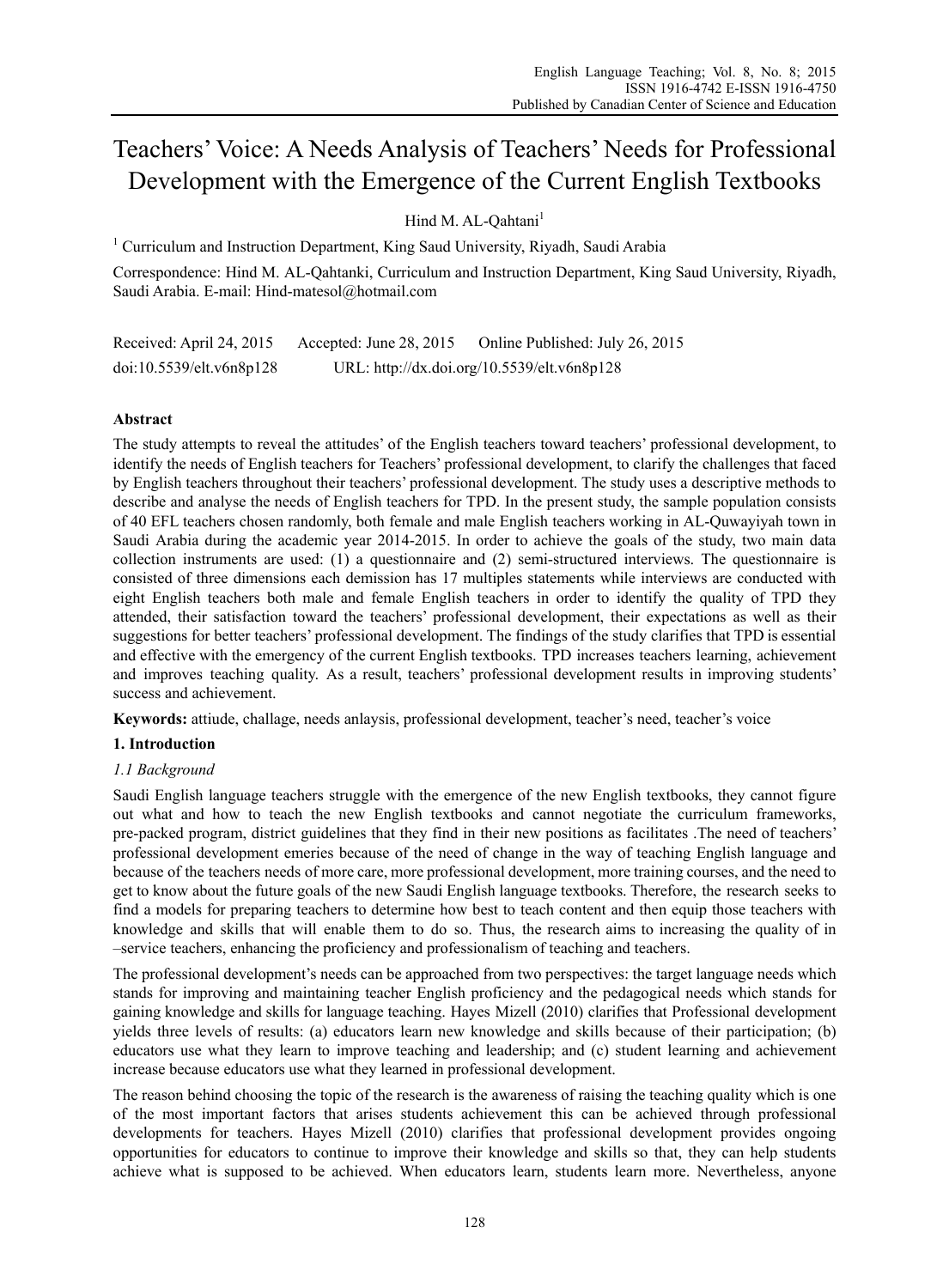concerned about their students' futures will want to support a cycle of continuous professional growth for educator.

The research is beneficial to the Ministry of Education English department, to the English language development project, to English language supervisors, to English language teachers, and researchers in language learning and language teaching.

This research is a kind of useful study for Saudi English teachers. It would picture the needs for teachers' professional development, draw lines for preparing English teachers to improve their language levels of proficiency as well as their ways of teaching quality to grow up as professional teachers. The research gives the opportunities for English teachers to express their attitudes towards their needs for professional development and to express some challenges they may face throughout the process of the professional development.

## *1.2 The Context of the Study*

Saudi English teachers with the emergence of the current curriculum, feel that they are under pressure because they cannot figure out which activity, method should be applied or where or how it should be carried out, they don't know how to apply the new methods and strategies. As a result, King Abdallah for development of English program aims to improve the effectiveness of teaching English through curriculum development. The program aims to prepare English teachers and administrators of English to cope with the development of English language and curriculum. The public administration in the eastern region carried out a test of language skills versant for 600 teacher of English in schools in the eastern region and in the light of the results will determine the training needs to be targeted in the developmental training courses in the field of language by the development of educational services internally and externally company.

English language curriculum has witnessed substantial developments over the past decades. The process of curriculum development is a dynamic process involving interrelated elements of needs analysis, goals placement, implementation, and program evaluation (Richards, 2011). Thus, the information of the research that will be collected from the needs analysis will be focused on What effective professional development should be. The effective professional development is designed to foster the growth of teachers that can be used for their further development.Richards argues that in some contexts, textbooks may provide the ground for the content of the lessons, and the type of linguistic practice the learners engage in

Professional development can barge the gap between the teachers, students, and textbooks.

Cohen and Ball (1999, 2000) The Figure above shows a model of instruction as a dynamic activity that occurs over time and through multiple interactions of teachers, students, and curricular materials within a specific school context. For professional development to lead to substantial instructional changes and improvements in student learning, it needs to (1) address all aspects of the instructional triangle and their interactions in context, (2) be implemented in a highly aligned manner and (3) include time for teachers to collaborate during the change process.

According to Hutchinson and Torres (1994), the significance of the textbook becomes more vivid in periods of change. Textbooks may act as go-betweens and possible agents for change during educational innovation because of many reasons; first textbooks act as a tool for teacher and learner training, textbooks provide a picture of how the renewal will look like and they provide the psychological support to instructors.

## *1.3 The Importance of the Research*

Teachers are part of the educational process and their place are at the center of the development of education. So, it is important to revise teacher preparation in order to provide an effective teacher education and an effective and suitable professional development to foster the growth of teachers that can be used for their further development. Saudi EFL teacher's preparation should be shifted from only focusing on training teachers to focusing on teacher development.

Pesola (1994) suggested that foreign language teachers today demand a combination of competencies and background which may be unprecedented in the preparation of language teachers. They suggested that strong professional development is essential. Thus, professional development program contributes to the development of the teaching quality of the English language teachers.

The research aims to raise students' achievements, to improve the quality of teaching., to provide pedagogical content knowledge and skills for applying and using them for teaching the new current textbooks, to prepare English teachers for negotiating the needs of the students, to decide what to teach and how to teach these, to prepare English teachers to grow up as professional teachers.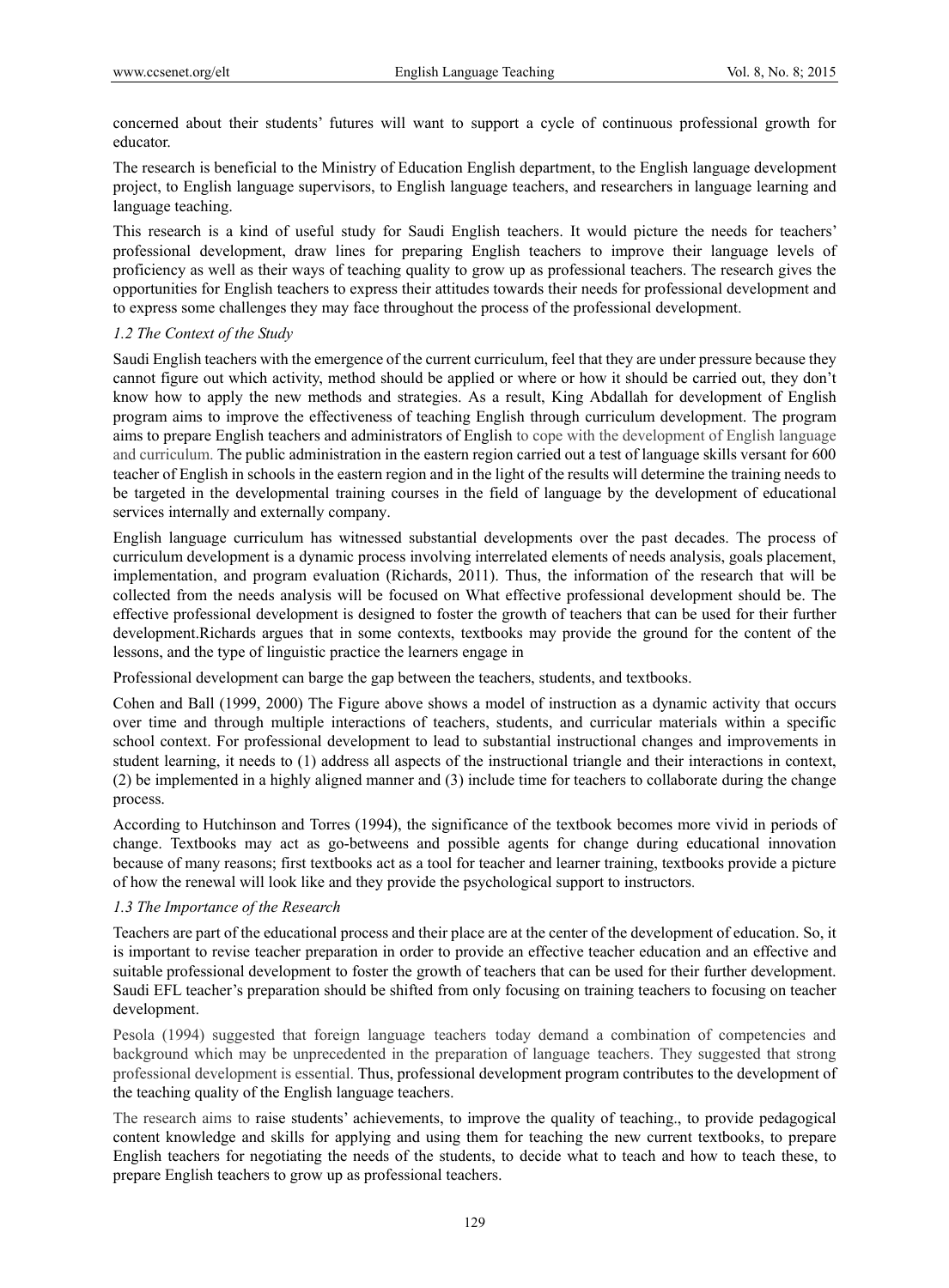## *1.4 The Statement of the Problem*

Nelson Graff (2011) conveys that a lot of studies show that many new teachers struggling with curriculum either on a basic level—figuring out what and how to teach—or on a more conceptual level—negotiating the curriculum frameworks, pre-packaged programs, and district guidelines that they find in their new positions.

Thus, nowadays and with the emergence of the current Saud English textbooks and with the new position of teachers, there is a need of change in the language teaching and language learnings because teachers are ultimately in a crucial position in language teaching and learning. They have a great effect on student's achievement as well as their future.

Saudi English teachers seem to have emotional difficulties and they got tired, stress, suffering, feeling disappointment and scared, with the emergence of the new English textbooks because the new curriculum is student-centered and teachers could not understand with which approach the curriculum is prepared for teachers. Thus, English teachers continue using very traditional teaching methods his is because English teachers lack of an adequate and effective in-service training, professional development and teachers' preparation to teach the new English textbooks as well as the misunderstanding of EFL teachers' new roles in the process of the application of the new curriculum.

## *1.5 Research Questions*

The current study aims to answer the following questions:

1- What are teachers' attitudes towards teacher's professional development provided by the Ministry of Education?

- 2- What are the professional needs of Saudi English foreign language teachers?
- 3- What challenges do teachers face throughout the professional development?

4- Are there any differences between teachers according to (A) age, (B) qualification, (C) marital status, (D) years of experience variable, (E) the stage teachers teach as well as (F) teachers attending of TPD?

## **2. Review of Literature**

## *2.1 Professional Development*

Professional development is understood and described in different ways. Humammed N. K. (2011) clarifies that Professional Development is about teachers learning, learning how to learn, and transforming their knowledge into practice for the benefit of their students' growth. Teacher professional learning is a complex process, which requires cognitive and emotional involvement of teachers individually and collectively.

Hayes Mizell (2010) Effective professional development is on-going, includes training, practice and feedback, and provides adequate time and follow-up support. Successful programmes involve teachers in learning activities that are similar to ones they will use with their students, and encourage the development of teachers' learning communities.

Lino (2014) clarifies that the professional activity should: a) have good knowledge and good relationship with content subject; b) know in depth the curriculum and be able to recreate it according to the work situation; c) meet the learner and learning needs; d) master the processes of education, the various methods and techniques and relating them to the objectives and curriculum content; e) be familiar with the work context, namely the school and the education system; f) know himself/herself as a professional. To accomplish these competencies requires an ongoing training which leads to a process of professional development throughout the professional cycle.

# *2.2 Teachers Education*

Teachers' Professional development for experienced teachers is essential to improve students' learning. It is important to take into consideration the period of reform of education to shad light into professional development. Due to the developments that occur in language teacher preparation with the emergence of the current textbooks. Language teacher education has started to consider the professional development of the English language teachers for reasons that have to do with the need to equip students with a high The professional needs of English language teachers represents an area worthy of investigation as such needs are subject to constant changes and modifications in the Ministry of Education

Oliveira-Formosinho (2013) stated that professional development is a more experiential and more integrated process thus steadily moving away from the purely individual aspect towards valuing development in context. This model of in-service training is conceptualized as an ecological model of professional development, where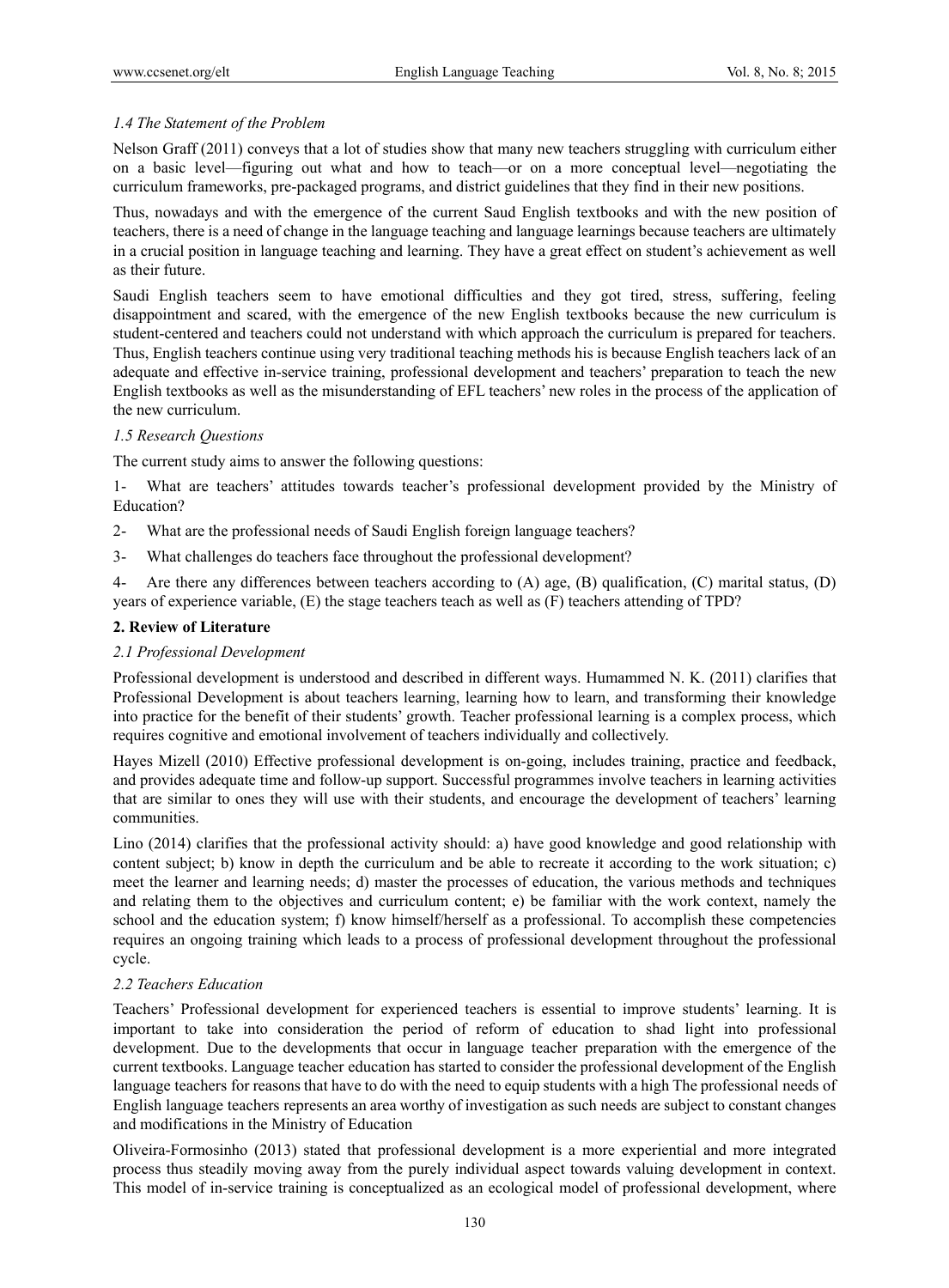teachers and their work contexts influence each other on the development of early childhood quality practices.

Education systems therefore seek to provide teachers with opportunities for in-service professional development in order to maintain a high standard of teaching and to retain a high-quality teacher workforce. As OECD's comparative review on teachers noted (OECD, 2005).

## *2.3 Teachers' Professional Development and Materials Development*

Textbooks services as a kind of tools for teachers' training by giving teachers ideas on how to teach lessons and provide them for the content of the lessens so that through the current textbooks, the teachers' professional development can be possible.

Masuhara (2006) argues that materials development is one of the most effective approaches to teachers development and that can be help teachers become more aware, able, critical, creative and effective in their teaching. As Masuhara (2006) points out After a teacher training course, teachers have knowledge and skills. After a materials development course, teacher not only have knowledge and skills but also martials they can use tomorrow.

Sahin, S. (2013) emphasized in the new curriculum, the teacher is assigned the role of organizer, director and facilitator instead of teacher. Teachers must believe the curriculum's philosophy and use the various teaching methods and techniques properly through use of the instructional technologies.

Tan (2006) describes how a group of student teachers developed themselves through a materials development project as part of a teacher education program.

## *2.4 Teachers Reflectiveness and Reflective Practice*

It is important for teachers during the professional development to consider how best to refresh their practice, to get better at what they do, to benefit from good practice that they may have seen in others, or to avoid aspects of their own practice that students or others have told them needs correction because if teachers do what they always did, then they will always get what they always got.

Richards and Farrell (2005) assert that teacher development involves teachers in understanding themselves and their teaching; in analyzing their teaching practices, beliefs, values and principles; in keeping up-to date with theories and trends; and in sharing their experiences with colleagues.

Donald Schon (1983) identified "Reflective Practice" as the capacity to reflect on action so as to engage in a process of continuous learning. John Dewey (1938) mentioned that learning must be based upon the actual life experiences of an individual that are interactive, experimental, and purposive in nature. Donald Schon (1983) expanded upon Dewey's model by focusing further upon the importance of reflective practice in the learning process. Schon was a proponent of using reflection in teacher education and other professions to guide learning through reflection on past experiences to guide future learning and practice. Reflective practice can be an important tool in practice-based professional learning settings where teachers learn from their own professional experiences, rather than from formal teaching or knowledge transfer.

Reflection on and about action is a central dimension of teachers' professional development widely cited in the literature of teacher education (Shön, 1983; Zeicnher, 1993; Alarcão, 2002)

## *2.5 Teachers' Voice and Teachers' Change*

Any professional development might not attain its purposes unless teachers' voices are considered. Eisner (1991) claimed that teachers' voices were important educational resources. The researcher agrees that the voices of teachers are of upmost importance when deciding on the key components of PD; as they are not only the ones participating first-hand in these activities, but they are also those responsible for translating this knowledge into effective classroom teaching. Therefore, in an effort to more clearly define what makes an "effective" PD program, the researcher in this study has explored teacher perspectives of key components of PD programs.

When considering the topic of teacher change, it is important first to understand the literature related to teacher effectiveness. Teachers are assumed to be effective if students achieve and learn better.

Most of the studies reviewed explore the effectiveness of programs on personal changes of teachers' cognitions, beliefs and practice as well as pupil change and teacher satisfaction.Most researchers agree that, for teacher change to happen, professional development should: Be of longer duration. Professional development is more effective in changing teachers' practice (at least as self-reported) when it is of longer duration (Porter et al., 2000). Longer-term professional development permits more time for teachers to learn about their own practice, especially if it includes follow-up (Joyce & Showers, 1995; Stein et al., 1999). Make a strong connection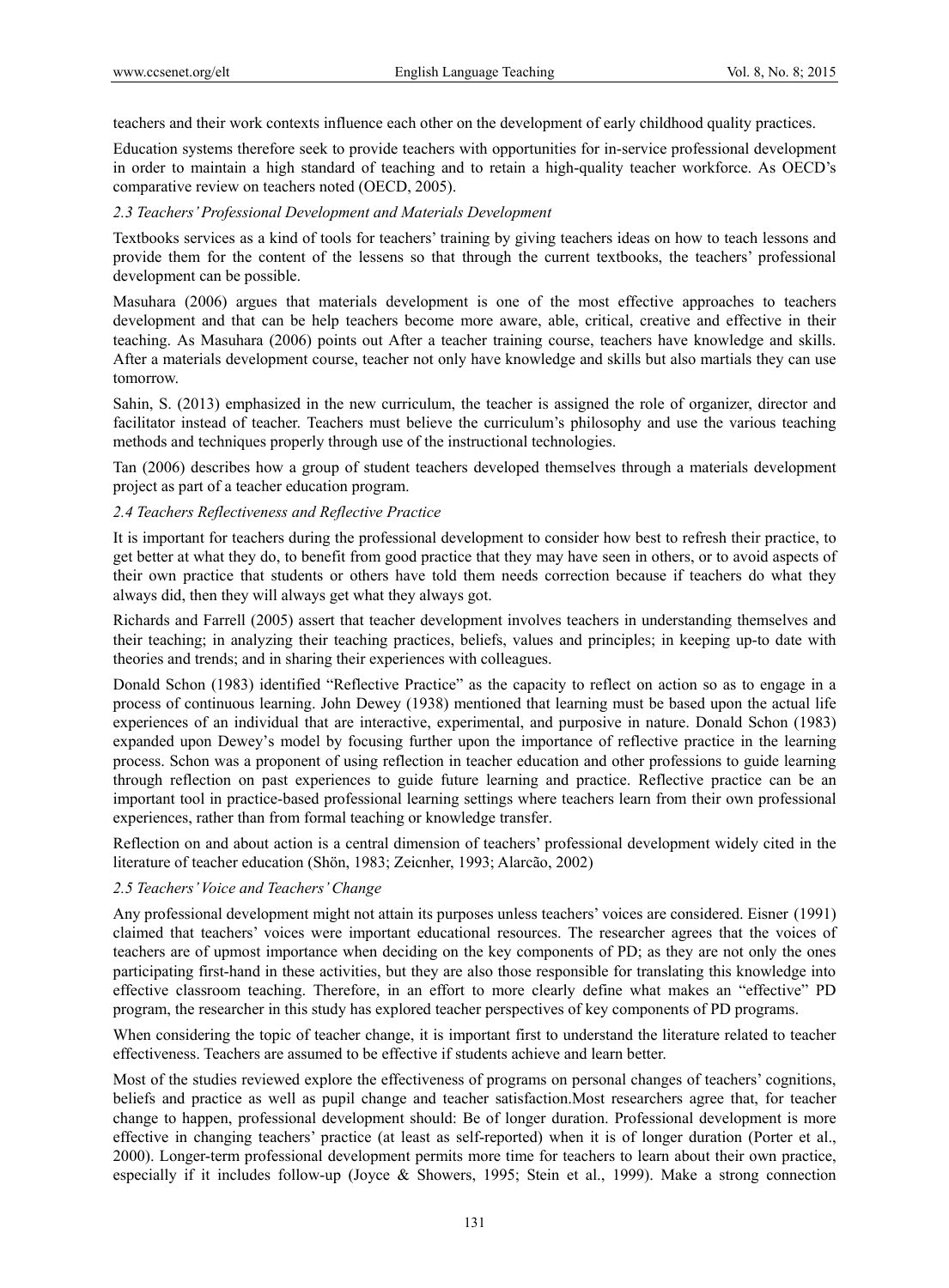between what is learned in the professional development and the teacher's own work context. This is especially relevant if the professional development is organized outside of the school.

## *2.6 Time as a Factor of Professional Development*

There is never enough time in the school day (or year) for teachers to do all of the things that need to be done, but time is a necessary component for learning to occur. It takes extended time to implement changes in practice and classroom culture (Supovitz & Turner, 2000). Yoon et al. (2007) examined nine controlled studies of professional development efforts to determine how much time is necessary for an impact. Of course, in general, the more time invested, the better the results. Yoon and colleagues noted that when efforts were less than 30 hours, they showed no significant effects on student learning. Efforts that ranged between 30 and 100 hours, with an average of 49 hours, showed positive and significant effects on student achievement. Saxe et al., (2001) focused on increasing students' conceptual understanding of fractions through increasing teachers' pedagogical and content knowledge and providing time for collegial support.Hayes Mizell (2010) clarified that School system administrators must encourage and support each school in taking responsibility for professional development and must provide the time and facilitation for educators to learn what they need to know to address students' learning problems. Educators who organize and facilitate professional development must understand what student learning needs.

## *2.7 Students' Achievements as Results of Teachers' Development*

John Merrow (2001) describes teaching as "the noblest profession" and "the heart and soul of a school. Most researches show that teaching quality is one of the most important factors in raising student achievements. Teachers must have help in the form of "more intensive teacher training, more meaningful licensing systems, and more thoughtful professional development." In other words, the systems that support teacher development need to be improved and to be taken into considerations to have better results .Wei et al. (2009) clarified that Effective professional development focuses on improving instructional practice by giving teachers new knowledge and techniques for assessing learning with the ultimate goal of improving the learning of students.So, as a result, improved student performance is the result of improved teaching skills. We cannot expect students to change what they do if we are content for teachers to continue doing what they have always done, as an old adage puts it "if you do what you've always done, you will get the results you've always gotten". Through review of the literature it is good to know that the effective professional development for teachers will be effective and successful if it takes place over time, more than one session, focus on helping teachers to acquire new methods and put what they learned into practice not just acquire new information and behavior, the successful teachers professional development should change teachers assumptions and their ways of thinking.

## **3. Methodology**

## *3.1 Research Design*

This is a descriptive qualitative study with a randomly selected sample to reveal the attitudes' of the English teachers toward teachers' professional development, to identify the needs of English teachers for Teachers' professional development and to convey the attitudes of English teachers' toward the teachers professional development. The current study uses qualitative methods that describe and analyse the needs of English teachers for teachers' professional development .The study design constructed here is based on the study of questions. These questions have been raised from the researcher's knowledge and the conducted literature review.

#### *3.2 Population and Sample of the Study*

In the present study, the sample population consists of EFL teachers. They were chosen randomly. The participants are 40 both female and male English teachers working in AL-Quwayiyah town in Saudi Arabia during the academic year 2014-2015.

#### *3.3 The Instruments of the Study*

The main instruments used for the purpose of data collection are a questionnaire as well as a semi-structure interview. The questionnaire is distrusted among English teachers at AL-Quwayiyah town both female and male English teachers. The questionnaire is consisted of three dimensions each demission has 17 multiples statements. A survey questionnaire is used to elicit the perspectives of teachers toward their need for teachers' professional development. In order to achieve the goals of this study, two main data collection instruments were used: (1) a questionnaire and (2) semi-structured interviews. Thequestionnaire is consisted of three items. It is divided into three parts. The first part is related to teachers' perspectives toward TPD, a 5 –point rating scale starting by strongly agree, agree, strongly disagree, disagree. The Second part is related to challenges teachers face throughout the TPD, a 6-point rating scale. The third part is related to teachers' professional needs a 6-point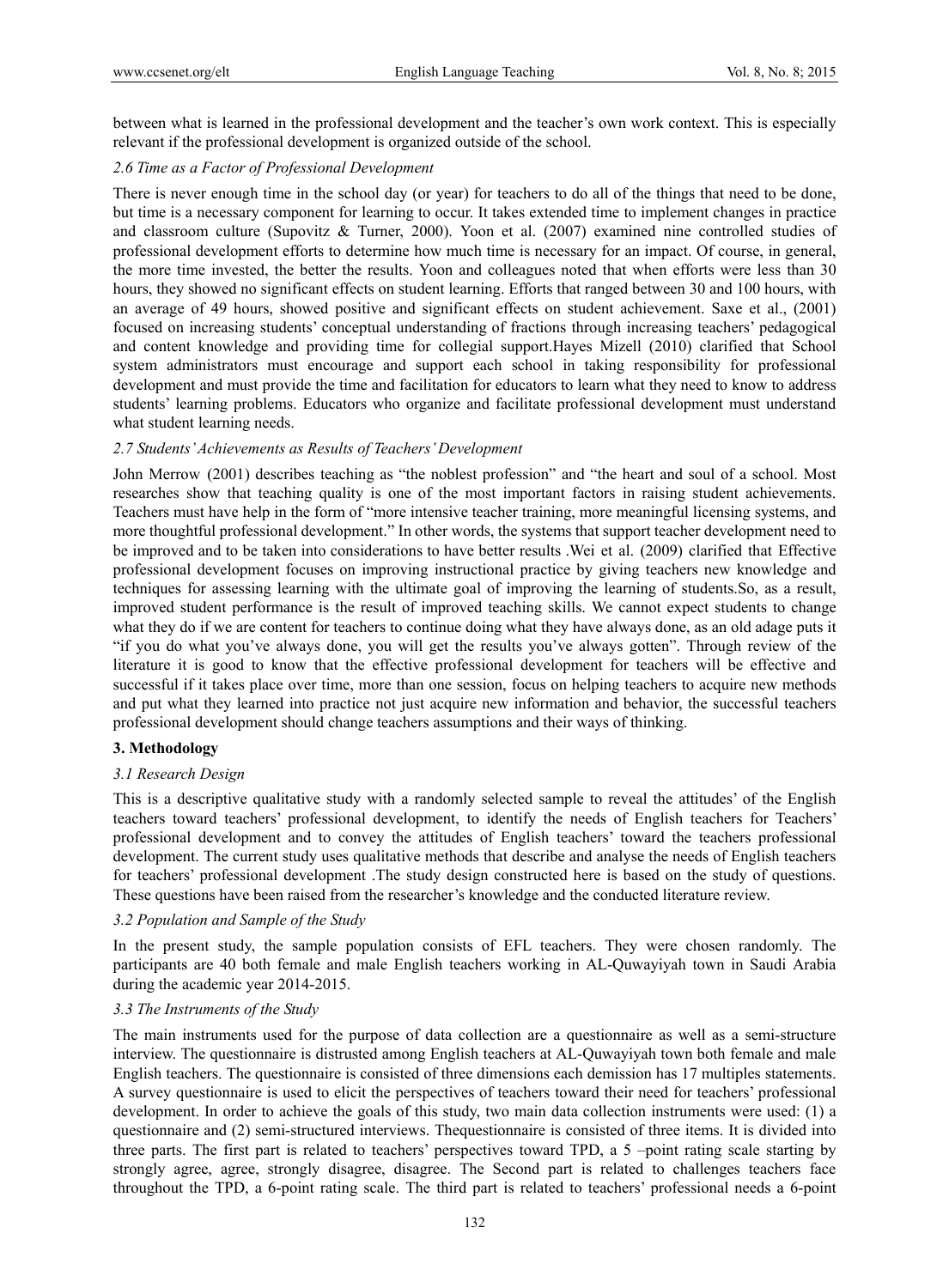rating scale. In addition to the questionnaire, 7 semi-structured interviews are conducted with the eight participants.

Table 1. Cronbach's Alpha Coefficient A. Cronbach's correlation coefficient is used to verify the construct validity of the questionnaire

| NO.       | The Axis                                    | Cronbach's Alpha |
|-----------|---------------------------------------------|------------------|
|           | Teachers' attitudes Towards TPD             | 0.873            |
|           | Challenges Teachers Face throughout the TPD | 0.618            |
|           | Teachers' Professional Needs                | 0.816            |
| The Total |                                             | 0.761            |

Table 1 declares that the study scale has statistically acceptable reliability as the value of the overall reliability coefficient (Alpa) is 0.761 and it is a high degree of reliability as the stability coefficients ranged between (0.618-087) and they are high rates of reliability that can be trusted in the current study. Therefore, the questionnaire is valid to be applied on the sample of the study.

## **4. Results**

First Question: What are teachers' attitudes towards teacher's professional development provided by the Ministry of Education?

|                |                                                                                                   |    | <b>Response Degree</b> |              |               |                |               |                                    |               |              |                 |      |                       |      |
|----------------|---------------------------------------------------------------------------------------------------|----|------------------------|--------------|---------------|----------------|---------------|------------------------------------|---------------|--------------|-----------------|------|-----------------------|------|
|                | <b>Strongly</b><br>Teachers' Attitudes<br>Agree                                                   |    |                        | Agree        |               | <b>Neutral</b> |               | <b>Strongly</b><br><b>Disagree</b> |               |              | <b>Disagree</b> | Mean | Deviation<br>Standard | Rank |
|                | <b>Towards TPD</b>                                                                                | F  | $\frac{0}{0}$          | $\mathbf{F}$ | $\frac{0}{0}$ | $\mathbf{F}$   | $\frac{0}{0}$ | F                                  | $\frac{0}{0}$ | $\mathbf{F}$ | $\frac{0}{0}$   |      |                       |      |
| 1              | Teachers' Professional<br>development is essential with<br>the emergency of the new<br>textbooks. | 28 | 70.0                   | 11           | 27.5          | 1              | 2.5           | $\theta$                           | $\theta$      | $\theta$     | $\theta$        | 4.68 | 0.526                 | 4    |
| $\overline{2}$ | Need assessment is necessary<br>before launching teachers'<br>professional development.           | 24 | 60.0                   | 13           | 32.5          | $\overline{2}$ | 5.0           | $\theta$                           | $\mathbf{0}$  |              | 2.5             | 4.48 | 0.816                 | 2    |
| 3              | Teachers' professional<br>development increases teachers<br>learning and achievement.             | 23 | 57.5                   | 15           | 37.5          | $\overline{2}$ | 5.0           | $\Omega$                           | $\Omega$      | $\Omega$     | $\Omega$        | 4.53 | 0.599                 | 3    |
| 4              | Professional development<br>improves teaching quality.                                            | 23 | 57.5                   | 15           | 37.5          | $\overline{2}$ | 5.0           | $\theta$                           | $\mathbf{0}$  | $\Omega$     | $\Omega$        | 4.53 | 0.599                 | 3    |
| 5              | Professional development<br>results in improving student<br>success.                              | 20 | 50.0                   | 15           | 37.5          | $\overline{4}$ | 10.0          | $\theta$                           | $\Omega$      | 1            | 2.5             | 4.33 | 0.859                 |      |
|                | Overall Mean                                                                                      |    |                        |              |               |                |               |                                    |               |              | 4.51            | 0.56 |                       |      |

Table 2. Frequencies, percentages, means, SDs of the first axis (Teachers' Attitudes Towards TPD)

The study results in Table 2 showed that

1- The first rank of item (1) which states: Teachers' Professional development is essential with the emergency of the new textbooks with the mean 4.68 and SD 0.526 and strongly agree of appreciation.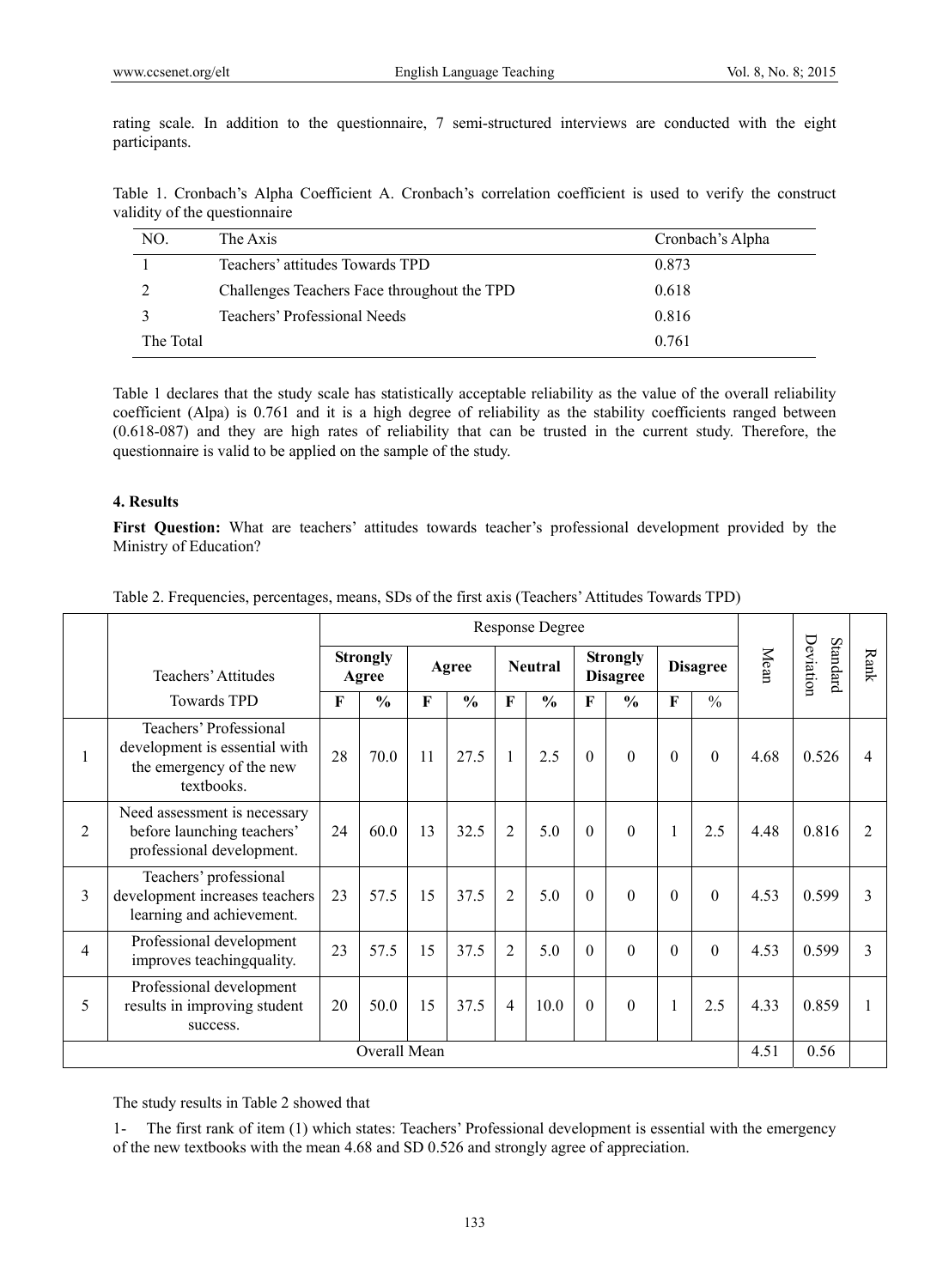2- The second rank of item (2) which states: Need assessment is necessary before launching teachers' professional development. With the mean 4.48 and SD 0.816 and strongly agree of appreciation.

3- The third rank of item (3) which states: Teachers' professional development increases teachers learning and achievement with the mean 4.53and SD 0.599 and strongly agree of appreciation.

4- The fourth rank of item (4) which states: Professional development improves teaching quality with the mean 4.53 and SD 0.599 and strongly agree of appreciation.

5- The fifth rank of item (5) which states: professional development improves teaching quality with the mean 4.33 and SD 0.859 and strongly agree of appreciation.

The overall mean is 4.51 and with SD 0.56 and strongly agree of appreciation.

**Second Question**: What are the professional needs of Saudi English foreign language teachers?

|                |                                                                                   | Response Degree                 |             |                  |              |                  |                |                  |          |                                    |          |      |                                     |                |
|----------------|-----------------------------------------------------------------------------------|---------------------------------|-------------|------------------|--------------|------------------|----------------|------------------|----------|------------------------------------|----------|------|-------------------------------------|----------------|
| No             | Challenges Teachers Face<br>throughout the TPD                                    | <b>Strongly</b><br><b>Agree</b> |             |                  | <b>Agree</b> |                  | <b>Neutral</b> | <b>Disagree</b>  |          | <b>Strongly</b><br><b>Disagree</b> |          | Mean | Deviation<br><i><b>Standard</b></i> | Rank           |
|                |                                                                                   |                                 | %           | $\boldsymbol{F}$ | %            | $\boldsymbol{F}$ | %              | $\boldsymbol{F}$ | %        | $\boldsymbol{F}$                   | $\%$     |      |                                     |                |
| 1              | Attending teachers'<br>professional development<br>is obligatory.                 | 5                               | 12.5        | 16               | 40.0         | 6                | 15.0           | 7                | 17.5     | 6                                  | 15.0     | 3.15 | 1.331                               | $\overline{4}$ |
| 2              | Teachers' professional<br>development addresses all<br>teachers' needs and wants. | 3                               | 7.5         | 13               | 32.5         | 12               | 30.0           | 5                | 12.5     | 7                                  | 17.5     | 3.05 | 1.154                               | 5              |
| $\mathfrak{Z}$ | Teachers face personal<br>problems when attending<br>in-service training.         | 8                               | <i>20.0</i> | 18               | 45.0         | 9                | 22.5           | $\mathfrak{Z}$   | 7.5      | $\overline{2}$                     | 5.0      | 3.65 | 1.099                               | $\overline{2}$ |
| $\overline{4}$ | Teachers are involved in<br>the process of teacher<br>professional development.   | $\mathcal{I}$                   | 17.5        | 1.5              | 37.5         | $\overline{7}$   | 17.5           | $\mathfrak{Z}$   | 7.5      | 8                                  | 20.0     | 3.38 | 1.213                               | 3              |
| 5              | The duration of teachers'<br>professional development<br>is suitable.             | 5                               | 12.5        | 20               | 50.0         | 13               | 32.5           | $\overline{c}$   | 5.0      | $\theta$                           | $\theta$ | 3.65 | .893                                | $\overline{2}$ |
| 6              | Teachers' Professional<br>development is effective.                               | 13                              | 32.5        | 19               | 47.5         | 8                | 20.0           | $\theta$         | $\theta$ | 0                                  | $\theta$ | 4.13 | .723                                | $\mathcal{I}$  |
|                | Overall Mean                                                                      |                                 |             |                  |              |                  |                |                  |          |                                    |          | 3.50 | 0.67                                |                |

Table 3. Frequencies, percentages, means, standard deviations of the second axis (Professional Needs)

The study results in Table 3 showed that

1- The first rank of item (1) which states: Attending teachers' professional development is obligatory with the mean 3.15 and SD 1.331 and neutral of appreciation.

2- The second rank of item (2) which states Teachers' professional development addresses all teachers' needs and wants With the mean 3.05 and SD 1.154 and neutral of appreciation.

3- The third rank of item (3) which states Teachers face personal problems when attending in-service training with the mean 3.65 and SD 1.099 and agree of appreciation.

4- The fourth rank of item (4) which states: Teachers are involved in the process of teacher professional development with the mean 3.38 and SD 1.213 and neutral of appreciation.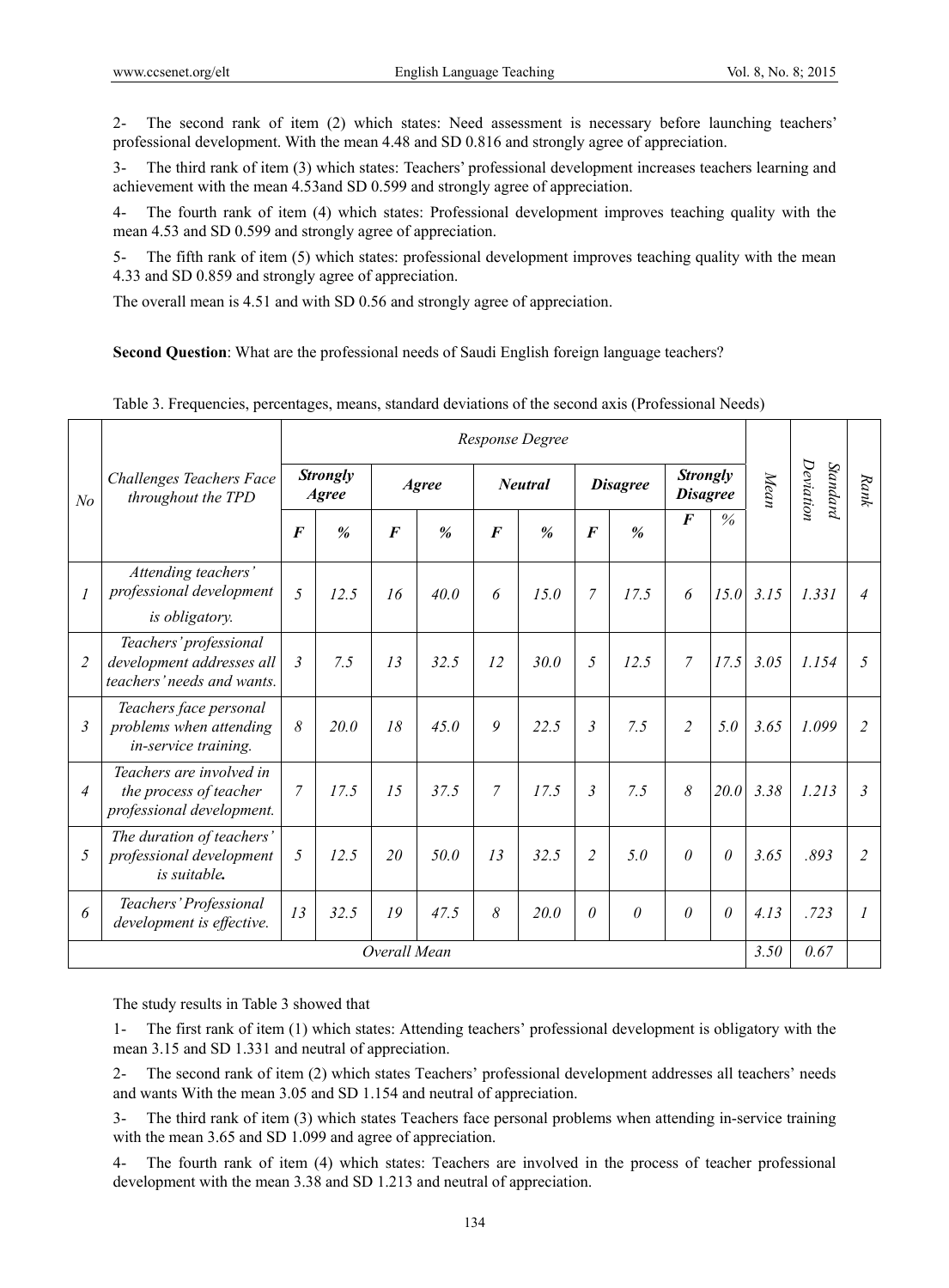5- The fifth rank of item (5) which states the duration of teachers' professional development is suitable with the mean 3.65 and SD 0.93 and agree of appreciation.

6- The sixth rank of item (6) which states Teachers' Professional development is effectivewith the mean 4.13 and SD 0.723 and agree of appreciation.

7- The overall mean is 3.50 and with SD 0.67 and agree of appreciation.

**Third Question**: What challenges do teachers face throughout the professional development?

| Table 4. Frequencies, percentages, means, standard deviations of the third axis (challnges faced by teachers) |  |  |  |
|---------------------------------------------------------------------------------------------------------------|--|--|--|
|                                                                                                               |  |  |  |

| No.            |                                                                   |                          | Response Degree |          |              |                |                |                |                 |                  |                                    |       |                       |                |
|----------------|-------------------------------------------------------------------|--------------------------|-----------------|----------|--------------|----------------|----------------|----------------|-----------------|------------------|------------------------------------|-------|-----------------------|----------------|
|                | Teachers'<br>Professional Needs                                   | <b>Strongly</b><br>Agree |                 |          | <b>Agree</b> |                | <b>Neutral</b> |                | <b>Disagree</b> |                  | <b>Strongly</b><br><b>Disagree</b> | Mean  | Deviation<br>Standard | Rank           |
|                |                                                                   | $\boldsymbol{F}$         | %               | $\bm{F}$ | %            | $\bm{F}$       | %              | $\bm{F}$       | %               | $\boldsymbol{F}$ | $\%$                               |       |                       |                |
| 1              | Improving and<br>maintaining teachers'<br>English proficiency.    | 14                       | 35.0            | 14       | 35.0         | 5              | 12.5           | $\overline{2}$ | 5.0             | $\overline{c}$   | 12.5                               | 3.83  | 1.196                 | 6              |
| $\overline{2}$ | Gaining knowledge and<br>skills for language<br>teaching quality. | 22                       | 55.0            | 14       | 35.0         | $\overline{4}$ | 10.0           | $\theta$       | $\theta$        | $\theta$         | $\theta$                           | 4.45  | .677                  | 1              |
| 3              | Curricular guidance.                                              | 14                       | 35.0            | 21       | 52.5         | $\overline{4}$ | 10.0           | $\theta$       | $\theta$        |                  | 2.5                                | 4.20  | .723                  | $\mathfrak{Z}$ |
| $\overline{4}$ | Training on formation<br>of tests and quizzes.                    | 15                       | 37.5            | 17       | 42.5         | 6              | 15.0           | $\theta$       | $\theta$        | $\overline{c}$   | 5.0                                | 4.13  | .853                  | $\overline{4}$ |
| 5              | Training on Classroom<br>discipline and<br>management.            | 21                       | 52.5            | 14       | 35.0         | 5              | 12.5           | $\theta$       | $\theta$        | $\theta$         | $\theta$                           | 4.40  | .709                  | $\overline{2}$ |
| 6              | Training on using<br>technology.                                  | 16                       | 40.0            | 14       | 35.0         | 6              | 15.0           | $\overline{I}$ | 2.5             | $\mathfrak{Z}$   | 7.5                                | 4.03  | 1.050                 | 5              |
| Overall Mean   |                                                                   |                          |                 |          |              |                |                |                |                 |                  |                                    | 4.173 | 0.64                  |                |

The study results in Table 4 showed that

1- The first rank of item (1) which states: improving andmaintaining teachers' English proficiency with the mean 3.83 and SD1.19 and agree of appreciation.

2- The second rank of item (2) which states Gaining knowledge and skills for language teaching quality with the mean 4.45 and SD 0.677 and strongly agree of appreciation.

3- The third rank of item (3) which states Curricular guidance with the mean 4.20 and SD 0.723 and agree of appreciation.

4- The fourth rank of item (4) which states: Training on formation of tests and quizzes with the mean 4.13 and SD 0.853 and agree of appreciation.

5- The fifth rank of item (5) which states Training on Classroom discipline and management with the mean 4.40 and SD 0.709 and strongly agree of appreciation.

6- The sixth rank of item (6) which states Training on using technology with the mean 4.03 and SD 0.105 and agree of appreciation.

The overall mean is 4.173 and with SD 0.64 and agree of appreciation.

**Fourth Question:** Are there any differences between teachers according to (A) age, (B)qualification, (C)marital status, (D)years of experience variable, (E) the stage teachers teach and (F) teachers attending of TPD.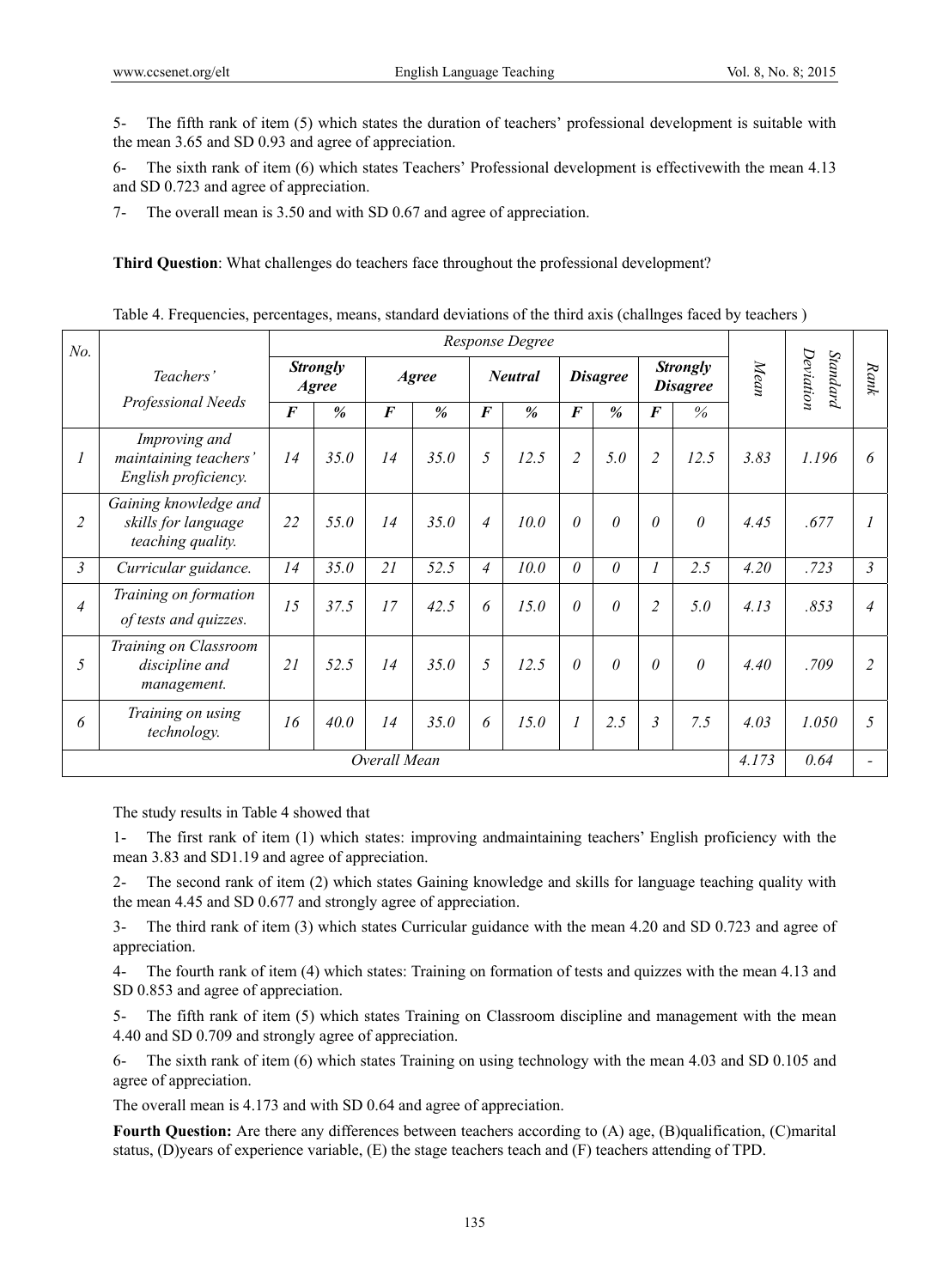| Age          | N  | Mean Rank | Chi-Square | Df | Sig.  |
|--------------|----|-----------|------------|----|-------|
| $26 - 30$    | 22 | 17.77     |            |    |       |
| $31 - 35$    | 10 | 21.65     | 2.217      |    | 0.330 |
| 36- and more |    | 24.64     |            |    |       |
| Total        | 39 | 64.06     |            |    |       |

Table 5. Kruskal Wallis Test analysis for differences between the means of teachers' attitudes towards TP according to age variable

Table 5 illustrates that there are no statistically significant differences between the mean responses of the sample of the study depending on the age variable. as the value of the significance level (0.330) greater than (0.05) which is statistically significant.

Table 6. Kruskal Wallis Test analysis for differences between the means of teachers' attitudes towards TPD according to qualification variable

| Qualification         | N  | Mean Rank | Chi-Square | df | Sig.  |
|-----------------------|----|-----------|------------|----|-------|
| Bachelor              | b  | 18.25     |            |    | 0.840 |
| Bachelor of education | 28 | 20.63     | .349       |    |       |
| Master                | h  | 22.17     |            |    |       |
| Total                 | 40 | 61.05     |            |    |       |

Table 6 illustrates that there are no statistically significant differences between the mean responses of the sample of the study depending on the qualification variable

Table 7. Kruskal Wallis Test analysis for differences between the means of teachers' attitudes towards TPD attitudes according to marital status variable

| <b>Status</b>       | N  | Mean Rank | Chi-Square | df | . Sig. |
|---------------------|----|-----------|------------|----|--------|
| Married female      | 25 | 21.66     | 1.991      |    | 0.370  |
| Non -married female | 8  | 15.31     |            |    |        |
| Married male        |    | 22.29     |            |    |        |
| Total               | 40 | 59.26     |            |    |        |

Table 7 illustrates that there are no statistically significant differences between the mean responses of the sample of the study depending on the marital status variable.

Table 8. Kruskal Wallis Test analysis for differences between the means of teachers' attitudes towards TPD according to teaching stage variable

| Stage they teach | N  | Mean Rank | Chi-Square | Df | Sig.  |
|------------------|----|-----------|------------|----|-------|
| Primary          | 8  | 24.63     | 4.653      |    | 0.098 |
| Intermediate     |    | 12.88     |            |    |       |
| Secondary        | 24 | 21.67     |            |    |       |
| Total            | 40 | 59.18     |            |    |       |

Table 8 illustrates that there are no statistically significant differences between the mean responses of the sample of the study depending on the teaching stage variable.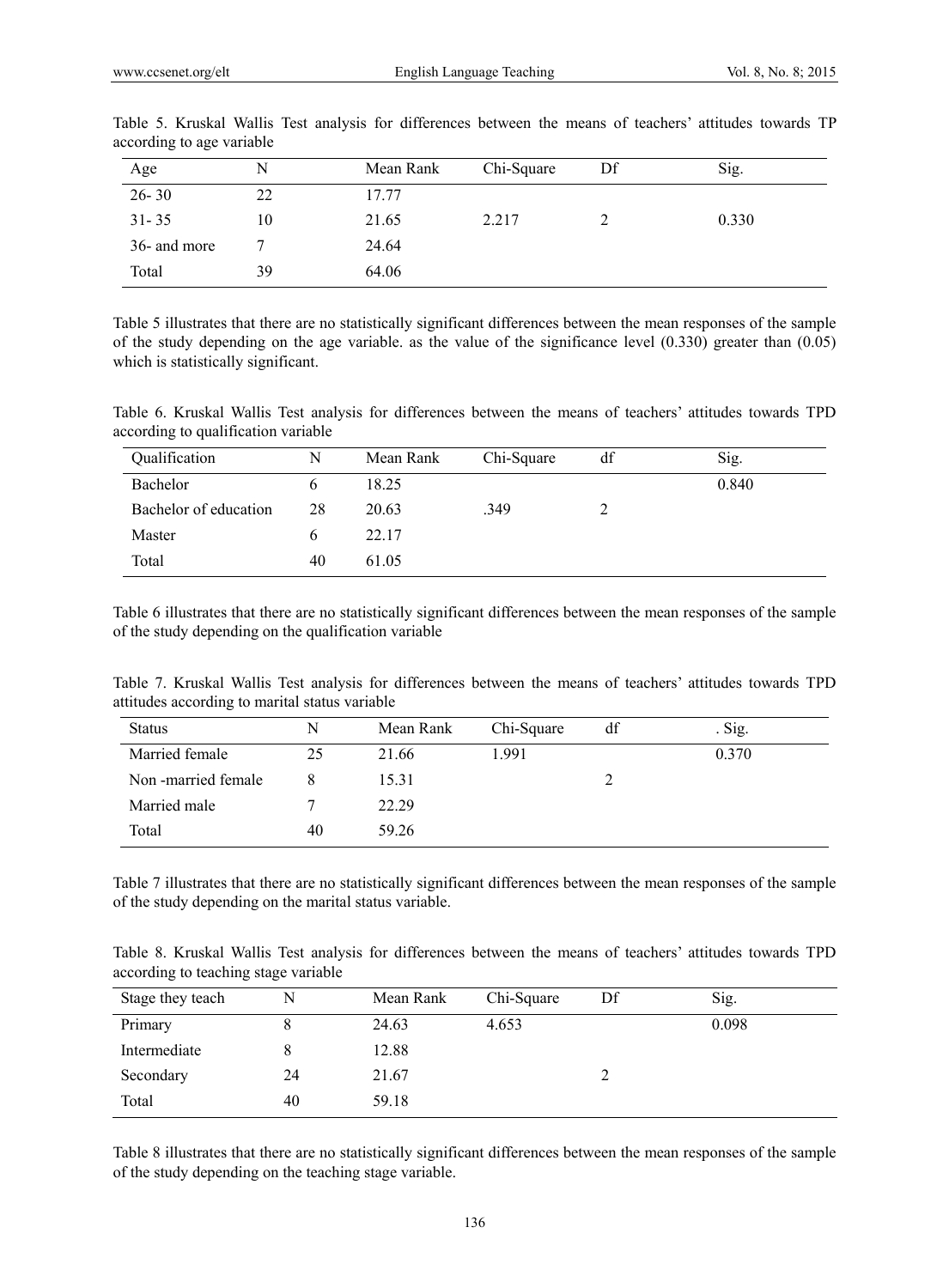| Years of experience | N  | Mean Rank | Chi-Square | df | Sig.  |
|---------------------|----|-----------|------------|----|-------|
| $1 - 5$             | 21 | 19.55     | 1.221      |    | 0.748 |
| $6 - 10$            | 9  | 19.33     |            |    |       |
| $11 - 14$           |    | 25.60     |            |    |       |
| 15 - and more       |    | 21.50     |            |    |       |
| Total               | 40 | 85.98     |            |    |       |

Table 9. Kruskal Wallis Test analysis for differences between the means of teachers' attitudes towards TPD according to years of experience variable

Table 9 illustrates that there are no statistically significant differences between the mean responses of the sample of the study depending on the years of experience variable.

Table 10. Kruskal Wallis Test analysis for differences between the means of teachers' attitudes towards TPD according to attendance of TPD variable

| Attendance of teachers professional development N Mean Rank |    |       | Chi-Square df | Sig. |
|-------------------------------------------------------------|----|-------|---------------|------|
| $1 - 5$                                                     | 21 | 19.40 | 2.948         | .400 |
| $6 - 10$                                                    | 13 | 21.19 |               |      |
| $11 - 14$                                                   |    | 15.33 |               |      |
| 15 - and more                                               |    | 30.33 |               |      |
| Total                                                       | 40 | 86.25 |               |      |

Table 10 illustrates that there are no statistically significant differences between the mean responses of the sample of the study depending on the years of experience variable.

## **5. Dicussion**

## *5.1 Discussion of First Question*

The first question in the study is aimed to identify the teachers ' perspectives of teachers needs for teachers' professional development. The findings to this question have revealed that Teachers' Professional development is essential with the emergency of the new textbooks. This result is consistent with Borko (2004) "teachers' professional development is essential to efforts to improve our schools".In addition, the finding of the study clarifies that teachers' professional development increases teachers learning, students' achievement and improves teaching quality. This finding is consistent with, Hirsh (2001) has consistently found that the professional development of teachers is the best way to affect their quality of teaching. On the other hand, the findings have shown that need assessment is necessary before launching teachers' professional development.

## *5.2 Discussion of Second Question*

The second question in the study aimed to identify the importance of taking into consideration the professional needs of Saudi English foreign language teachers. This finding is consistent with Adem Bayar (2014), who clarifies "that the teachers define any professional development activity as effective if it is organized based on teachers' needs and provided for a long time" (p. 322). Results of the study gaining from answer of the second question revealed that English teachers expect that the teachers' professional development to improve and maintain teachers' English proficiency, gain knowledge and skills for language teaching quality. As far as the professional needs of English language teachers are concerned, Also, the findings of the study show that the teachers' professional development expected to provide curricular guidance, training on classroom discipline and management. Training on formation of tests and quizzes are necessary needs of English teachers. The study rises the importance of using technology in teaching English. As a result, training on using technology is important especially with the emergent of the current textbooks.

## *5.3 Discussion of Third Question*

The third question in the study aimed English language teachers face multiples challenges. One of them is that the majority of the teachers''professional development is somehow is not obligatory, although the sample of the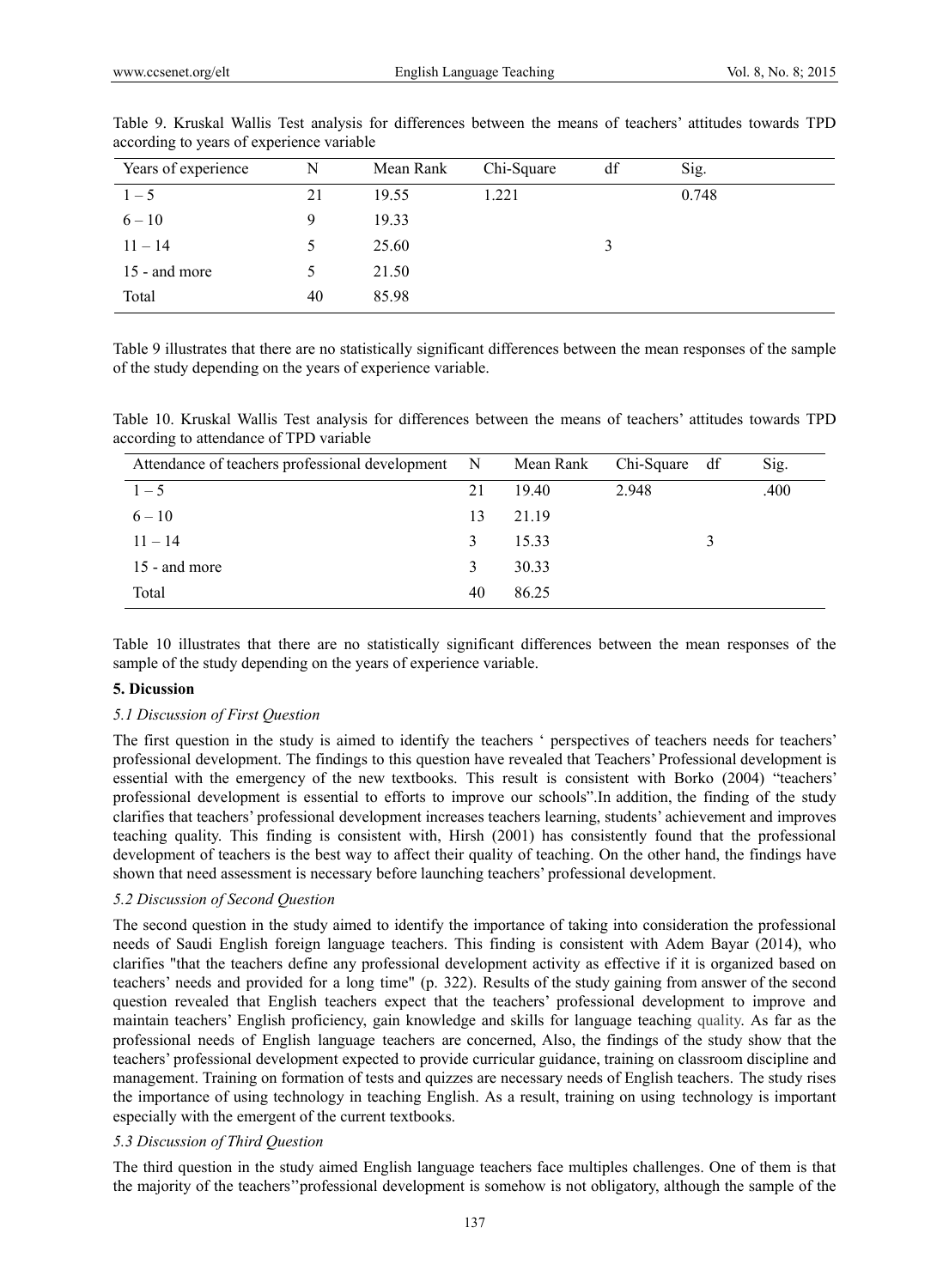study agree that the duration of teachers' professional development is suitable and TPD is an effective program. This finding is coherent with the results of Hirsh (2001), and Hodkinson and Hodkinson (2005), who argued the inefficiencies of short-term engagement in professional development activities and found that long-term engagement in professional development activities, have a deep and lasting influence on teachers' learning.

The finding of the study clarifies that teachers face personal problems and challenges specially from female teachers such as timing, attending the professional development and the transportation. The results of the study revealed that not always teachers' professional development addresses all teachers' needs and wants. The finding is consistent with the results of Harris et al. (2005), who found that when professional development programs directly meet individual needs of teachers, they are the most effective type of programs. The finding of the study reveals that teachers are considered to be involved in the process of teachers' professional development. This finding is consistent with the results of Sandholtz and Scribner (2006) and Starkey et al. (2009), who found the importance of teacher involvement in the design/planning of professional development activities and declared that teachers should be included in developing and approving of professional development activities

## *5.4 Discussion of Fourth Question*

The results revealed after using Kruskal Wallis Test that there are no significant difference between the sample of the study according to (A) age, (B) qualification, (C) marital status, (D) years of experience variable, (E) the stage teachers teach and (F) teachers attending of TPD.

4)-Are there any differences between teachers according to (A) age, (B) qualification, (C) marital status, (D) years of experience variable, (E) the stage teachers teach and (F) teachers attending of TPD.

## *5.5 Discussion of Interview*

In their answers to the questions of the interview the results revealed that the majority of teachers attending the teachers' professional development for two reasons, to grow up as a professional, through having great knowledge in the methods of teaching and get the quality of teaching, having rich background knowledge and basics in teaching English language to their students as well as to enrich their CV and get respectful certificates for future job and life. It is clear from their responses that some of the TPD introduces them to how to manage the classroom, as well as class discipline. Some skills they gain are as cooperative learning which is useful for the students, and problem solving strategy which increase the students' ability to speak and think in English, the recent TPD introduces them to curriculum guidance especially with the emergence of the current English Textbooks. In their responses to the questions of the interview, teachers names some programs and courses they attended during the development of English Language programs. There are some programs provides by the Ministry of Education such as cooperative learning, class management, problem solving strategy. Language Acquisition, Learners' Differences, Teaching Methods, Classroom Management, Lesson Planning, Listening, Speaking, Reading, Writing, Assessment, "The Professional Development Project for English Language Supervisors and Teachers" An example of a workshop held by the publishers of the English curriculum such as MM publications, this kind of workshop aim to give teachers a picture on how to teach this publication.

On the other hand, teachers' responses to other questions of the interview with negative responses, teachers reveal that the majority of English teacher clarifies that the teachers' professional development they have attended so far has nothing to do increasing their English. Teachers express that not all teachers' professional development programs introduce them to the formation of designing tests and quizzes, or to using technology. Teachers explain that the TPD doesn't not provide them with researches. Teachers express that not all not all TPD provides them with all the information English teachers need to grow up as professional teacher. On the other hand, the majority of female English teachers clarify that they have challenges attending each teachers' professional development they have difficulties with transportation, other mentioned that the timing and the location are a sort of challenge to them on the other hand, there are some challenges after attending the teachers' professional development such as how to get the certificate, how to apply what they have learned because most of the program are not practical and actually, there is no practical application, some other teachers explain that application is not possible due to the numbers of periods and students. As a result, most of female and male English teachers are not fully satisfied with the quality of the teachers' professional development, they mentioned that they are somehow good, good so far and to some extent they are good, the reasons behind their lack of satisfactions is that teachers are not informed about the topics of the program . They don't take all teachers' needs into considerations, and teachers are not be expected to be involved in the teachers' professional development designing and formation. Most of teachers are looking forward to having more beneficial teachers' professional development in the future.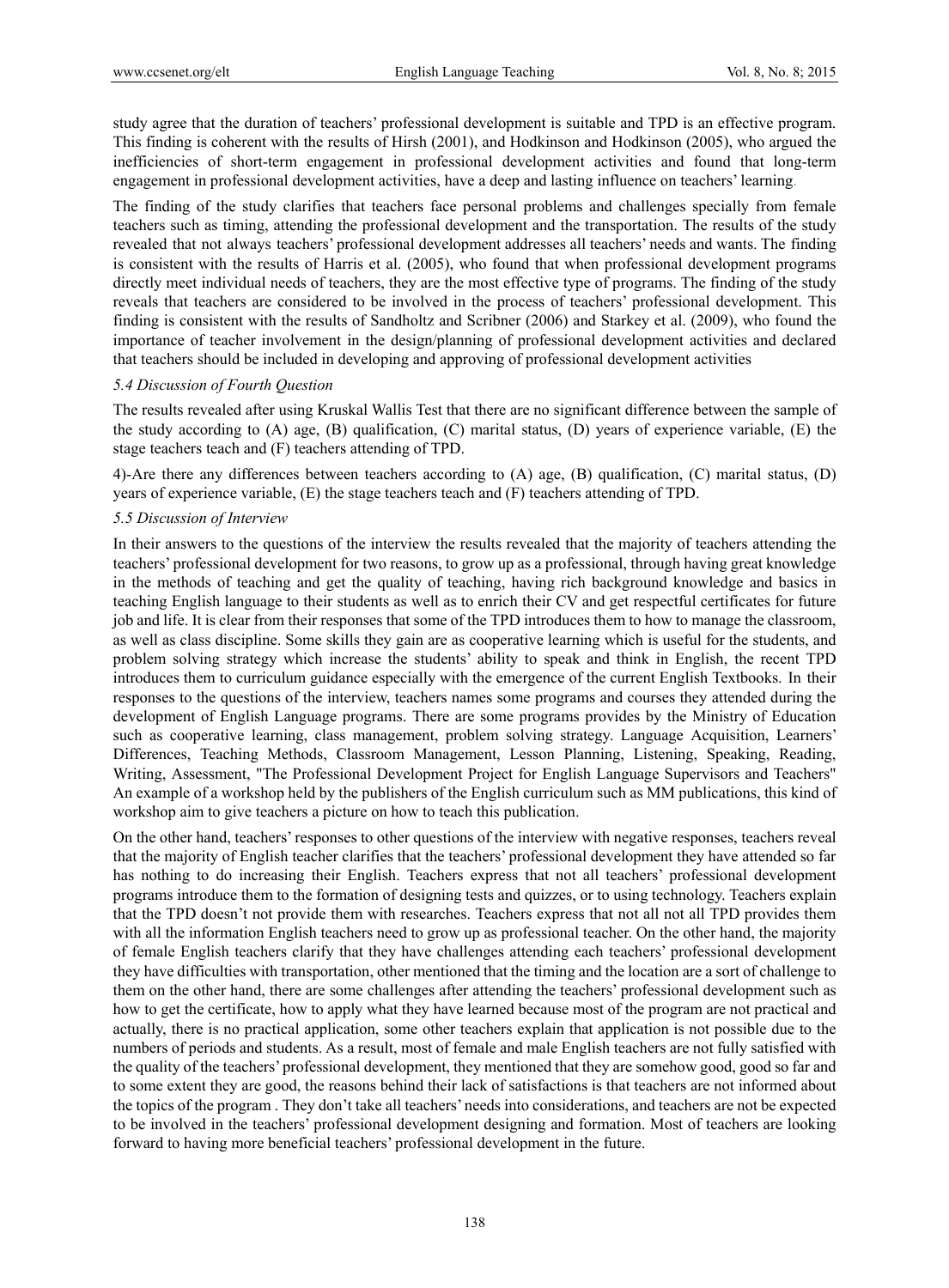## **6. Conclusion**

English language teachers today demand a combination of competencies and background. So teachers' professional development is essential. Teachers' professional development program can contribute to the development of the teaching quality of the English language teachers. Rraising the teaching quality is one of the most important factors that arises students achievement. Improving students' performance is the results of improved teaching skills we cannot expect students to change what they do if we are content for teachers to continue doing what they have always done, as an old adage puts it if you do what you have done, you will get the results you have always gotten. Therefore, Saudi EFL teacher's preparation should be shifted from only focusing on training teachers to focusing on teacher development

It is important to revise teachers' preparation and take teachers' voices into consideration in order to provide an effective teacher education and an effective and suitable professional development. The needs of teachers' professional development emeries because of the need of change in the way of teaching English language. Thus, the research aims at increasing the quality of in –service teachers, enhancing the proficiency and professionalism of teaching and teachers.

The findings of the study clarifies that teachers' Professional development is essential and effective with the emergency of the current English textbooks. Teachers' professional development increases teachers learning, achievement and improves teaching quality. As a result, teachers' professional development results in improving students' success and achievement.

## **7. Recommendations**

In respect to the research conducted and the results obtained the following recommendations can be drawn in relation to the class development, Teachers' professional development should provide English teachers with time, necessary teaching resources and link to continue to learn how to teach to improve their quality of teaching and train them on e-learning. Teachers' professional development should not only provided skills and knowledge to teachers but also improve and maintain teachers' English proficiency. Training on formation of making Quizzes tests should be provide during the teachers' professional development Teachers' professional development should seek some solutions to some challenges that English teachers face especially female English teachers such as difficulties with transportation, timing and locations. Teachers' professional development should be more practical and should contain a practical application .Teachers should be involved in teachers' professional development process, designing and formation. Teachers should be informed about the topics of the program in advance Teachers' professional development should take into consideration teachers' needs and wants. Linkage between pre-service teacher education and in-service teacher education should be guaranteed for that some teachers feel a gap between what they received at university and school teaching.

## **Acknowledgements**

First of all I would like to praise Allah, Almighty, who has given me the ability to accomplish this study. I would like to thank my parents who supported me during my journey of my study. I would like to offer Special thanks to my supervisor Dr. Reem Al-Qarni, & Professor Dr. Yousef AL-Smaummar. Many thanks to my husband Faisal, to my brothers and sisters for caring. Warm thanks to my unborn baby for brining happiness into my life.

## **References**

- Alarcão, I. (2002). Escola reflexiva e desenvolvimentoinstitucional. Quenovasfunçõessupervisiva? In J. Oliveira-Formosinho (Org.), *Asupervisãonaformação de professores I – Da sala à escola* (pp. 217-238). Porto: Porto Editora.
- Bayar, A. (2014). The Components of Effective Professional Development Activities in terms of Teachers' Perspective. *International Online Journal of Educational Sciences, 6*(2). http://dx.doi.org/10.15345/iojes.2014.02.006
- Borko, H. (2004). Professional development and teacher learning: Mapping the terrain. *Educational Researcher, 33*(3), 3-15. http://dx.doi.org/10.3102/0013189X033008003
- Cohen, D. K., & Ball, D. L. (2000). Instructional innovation: Reconsidering the story. Paper presented at the meeting of the American Educational Research Association, *New Orleans*.
- Dewey, J. (1938). Experience & Education. *New York, NY: Kappa Delta Pi*.
- Eisner, E. (1991). The enlightened eye: Qualitative inquiry and the enhancement of educational practice. *Englewood Cliffs, NJ: Prentice- Hall*.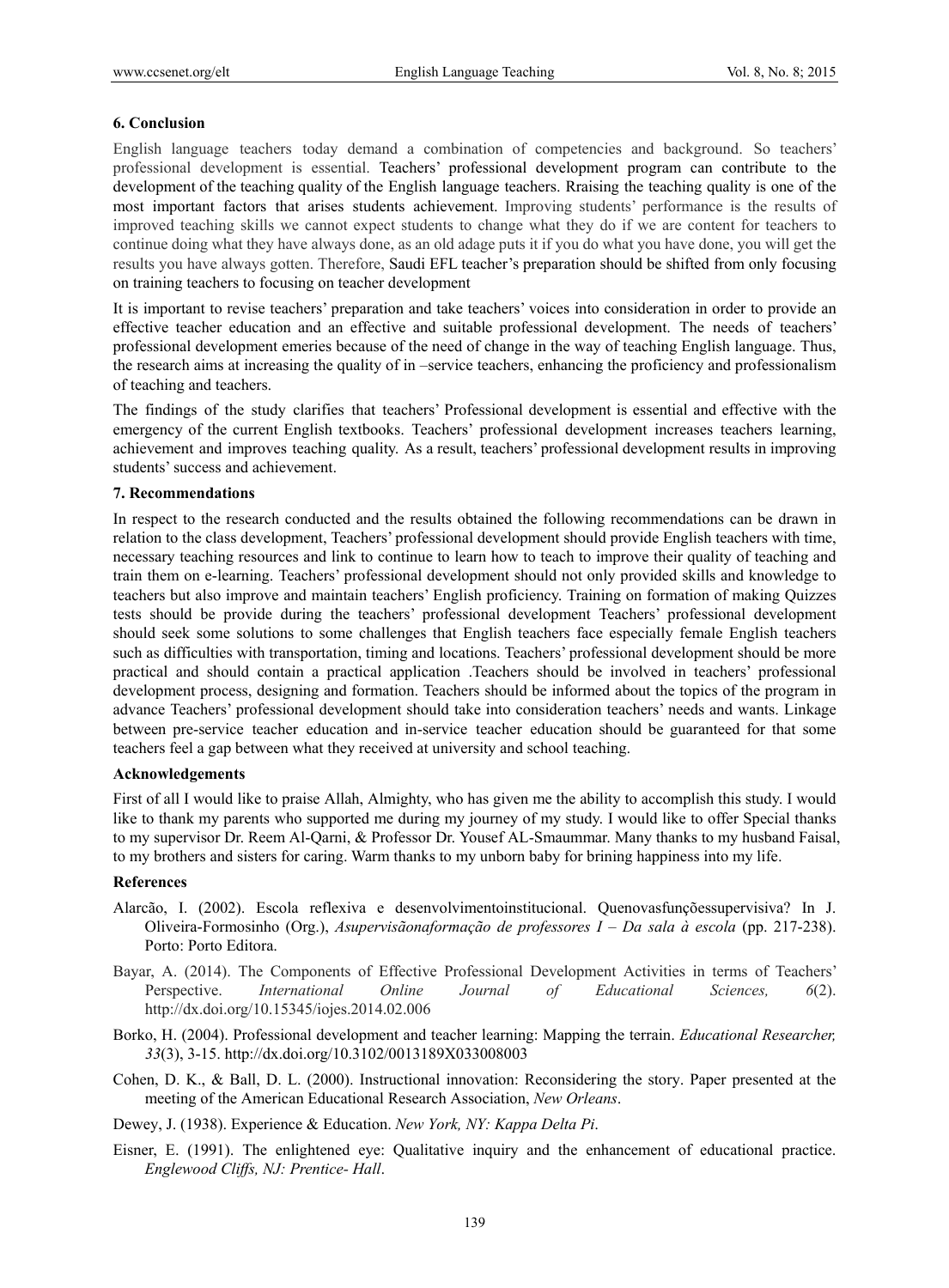- Hayes, M. (2010). Why PrefessionalDevelomentMatters, *Learning Forward, 2010 avaible online for free download* www.learningforward.org/advancing/whypdmatters.cfm
- Hirsh, S. (2001). We're growing and changing. *Journal of Staff Development, 22*(3), 255-258.
- Hutchinson, T., & Torres, E. (1994). The textbook as agent of change. *ELT Journal, 48*(4), 315. http://dx.doi.org/10.1093/elt/48.4.315
- Lino, D. (2014). Early Childhood Teacher Education: How to Enhance Professional Development. *Journal Plus Education / Educatia Plus, 11*(2), 200-209.
- Masuhara, H. (2006). Materials as a teacher development tool. In J. Mukundan (Ed.), readings on ELT Materials ii. Petaling Jaya; pearson Malaysia.
- Meister, D. M. (2010). Experienced secondary teachers' perceptions of engagement and effectiveness: A guide for professional development. *The Qualitative Report, 15*(4), 880- 898.
- Merrow, J. (2001). Choosing excellence. *Lanham, MD: Scarecrow*.
- Nelson, G. (2011). An Effective and Agonizing Way to Learn: Backwards Design and New Teachers' Preparation for Planning Curriculum. *Teacher Education Quarterly, Summer* 2011.
- OECD. (2005). *Teachers matter. Attracting, developing and retaining effective teachers*. Paris: OECD.
- Oliveira-Formosinho e J. Formosinho (Orgs.), (2001). *AssociaçãoCriança: Um contexto de formaçãoemcontexto*. Braga: Livraria Minho.
- Richards, J. C. (2011). Curriculum development in language teaching. *Cambridge: Cambridge University Press*.
- Richardson, V. (2003). The dilemmas of professional development. *Phi Delta Kappan, 84*(5), 401-406. http://dx.doi.org/10.1177/003172170308400515
- Şahin, S. (2013). Education supervisors' views on the new curriculum and its implementation in primary schools. *Egitim Arastirmalari-Eurasian Journal of Educational Research*, 53, 1-20. http://dx.doi.org/10.14689/ejer.2013.53.1
- Saxe, G., Gearhart, M., & Nasir, N. S. (2001). Enhancing students' understanding of Mathematics: A study of three contrasting approaches to professional support. *Journal of mathematics teachereducation, 4*, 55-79. http://dx.doi.org/10.1023/A:1009935100676
- Shön, D. (1983). *The reflective practitioner.* New York: Basic Books.
- Tan, B. T2006. Student teacher-made language teaching materials; A development approach to materials devilment. In J. Mukundan (ed.), focus on ELT materials. *Malaysia: Petaling Jaya: person*.
- Yoon, K. S., Duncan, T., Lee, S. W., Scarloss, B., & Shapley, K. L. (2007). Reviewing the evidence on how teacher professional development affects student achievement.(Issues & Answers Report, REL 2007- No. 033). *Washington, DC: US Department of Education, Institute of Education Sciences, National Center for Education Evaluation and Regional Assistance, Regional Educational Laboratory Southwest.*
- Wei, R. C., Darling-Hammond, L., Andree, A., Richardson, N., & Orphanos, S. (2009). Professional learning in the learning profession: A status report on teacher development in the United States and abroad. *Dallas, TX: National Staff Development Council.*